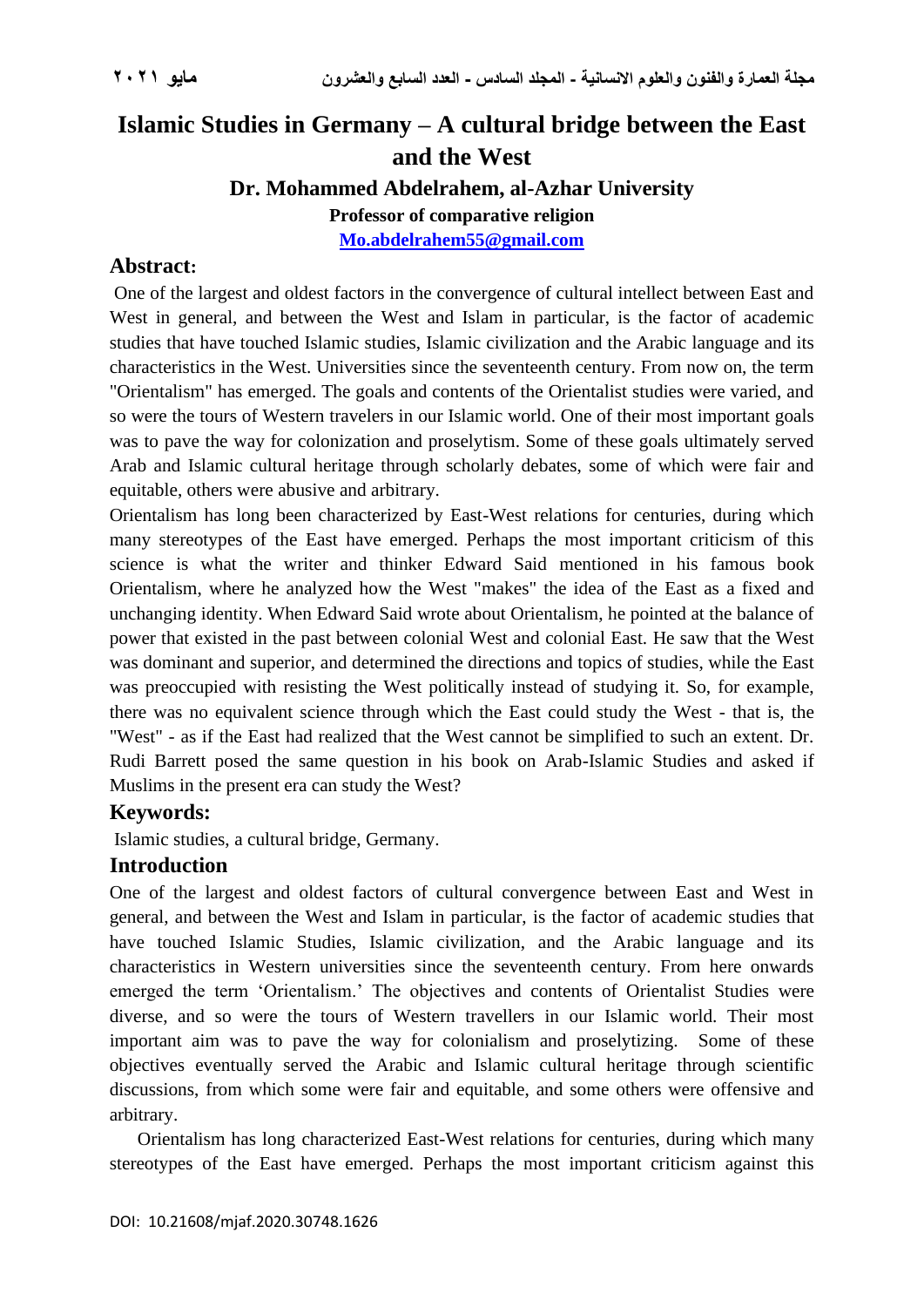science was what the intellectual Edward Said<sup>1</sup> mentioned in his famous book *Orientalism*, where he analysed how the West "manufactured" the idea of the East as a fixed and unchanging identity. When Edward Said writes of Orientalism, he referred to the balance of power that existed in the past between the colonial West and the colonial East. He saw that the West was dominant and superior, and determined the directions and the subjects of the studies, while the East was busy resisting the West politically rather than studying it. So, there was, for example, no equivalent science through which the East could study the West — i.e., 'Occidentalism' — as if the East realized that the West could not be simplified to that extent. Dr. Rudi Paret posed the same question in his book about Arab-Islamic Studies and he wondered whether Muslims in the present era could study the West.<sup>2</sup>

#### **Orientalism and Germany as a special case**

Orientalist schools have varied according to their origins in the West. Many scholars believe that Orientalism in Germany escaped the subjectivity of many of its French and English counterparts. German Orientalism focused on linguistic sciences and provided solid scientific analyses of the Arab-Islamic heritage, and was not politicized, as Germany was not a colonial power. As for French and English Orientalism, some of its scholars fell into the trap of serving the colonial powers, presenting a somewhat false picture of the Arab and Islamic world, while Germany remained "mostly conservative of impartiality and scientific spirit. If some deviation in opinion or any scientific mistakes appears in some German Orientalist studies, then this cannot be generalized in all studies."<sup>3</sup> Since 1921, Germany has been holding an international conference every three years called "Orientalistiktag" the first of which was held in Leipzig.

In addition, the scientific spirit of neutrality and logic prevailed over the Oriental Studies in Germany, which were characterized by depth and comprehensiveness. They catalogued Arabic manuscripts and ancient texts. Mentioned below are the most famous German Orientalists who influenced the history of Orientalism in general and the Arab studies and Islamic history in particular, like Wustenfeld (1899-1808), who wrote more than 200 books in Oriental Sciences, including translations of some important historical books, such as *Athar al Buldan* (History of Lands) and *Akhbar Qibt Masr* (History of the Copts); Johann Jakob Reiske (1774-1716), who is considered the founder of Arabic studies in Germany; Brockelmann Carl (1956-1868), who received his doctorate in philosophy and theology, and whose most famous books are *Tareekh al Sho'oub al Islamia* (History of Islamic Nations) and *Tareekh al Adab al Araby* (History of Arabic Literature); Jullius Wellhausen (1918-1844), Professor of Islamic History and Islamic Schools of Thoughts. One of his most important works is the study of the *History of Tabari*; Theodor Noldeke (1930-1836), Professor of Islamic History at the University of Tübingen.

In the field of Philology, some other orientalists can particularly be mentioned. The most significant of them are Freitag (1788-1861) who wrote the Latin-Arabic dictionary in four parts, Fischer (1865-1949) who developed a dictionary of classical Arabic, Hans Wehr (1909- 1981) who published his famous Arabic-German dictionary of contemporary Arabic, and Dr Ullmann who started work on the huge dictionary of classical Arabic at the University of Tübingen in 1931. Fortunately, thousands of Arabic and Islamic manuscripts have found their way into German libraries. Perhaps if they remained in place, they would have been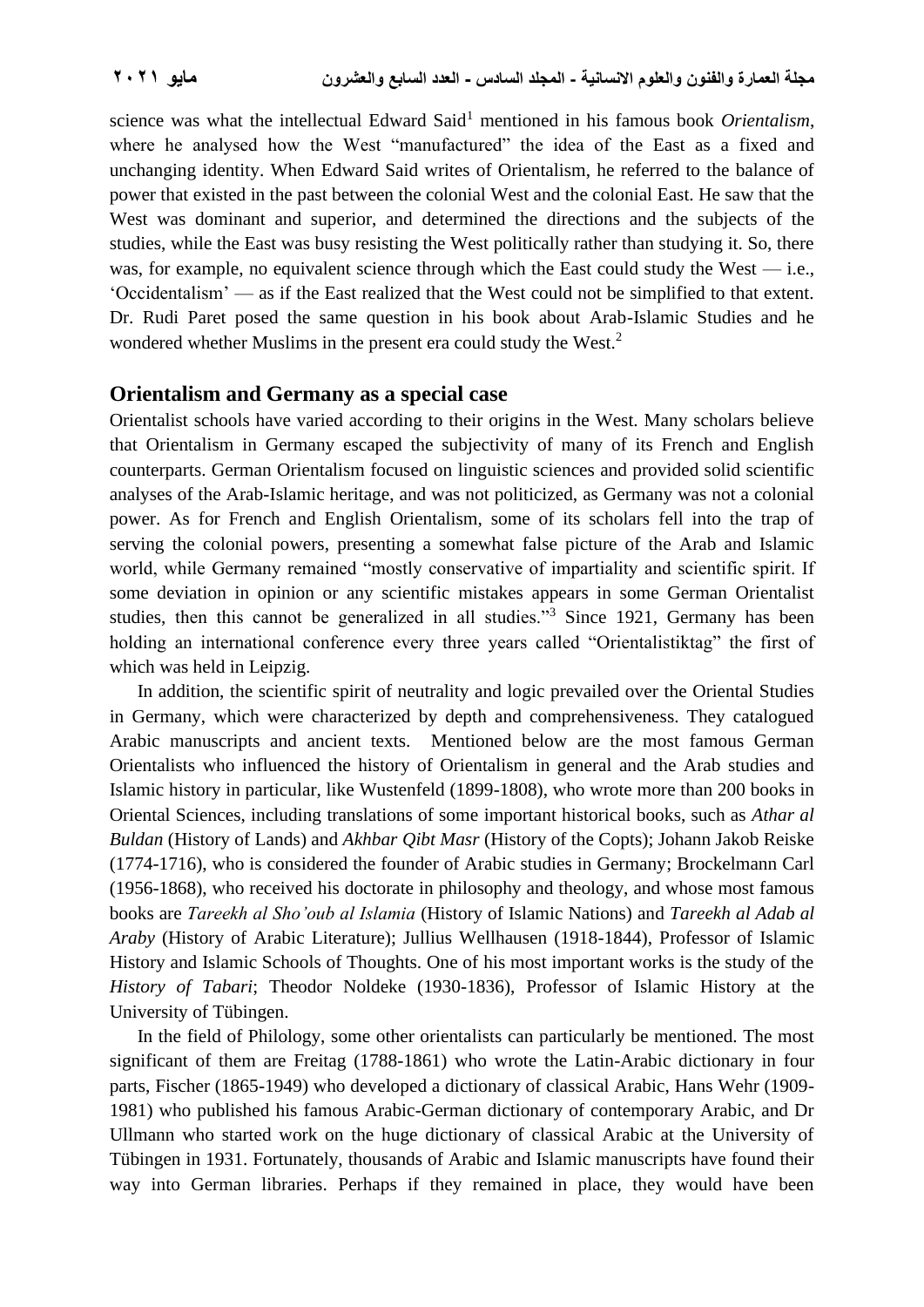demolished. Researchers in the development of German Orientalism argue that philology is no longer merely dictionaries and Lexicons,

"but It has become a fundamental part of the mainstream as the main pillar of historicism since the late twelfth century AH (eighteenth century AD). In his study entitled *From Wellhausen to Becker, the Emergence of the Trend of Cultural History in Islamic Studies*, Josef Van Es referred to the contributions of Wellhausen, Becker, Hartman, Schacht and Kahle and others in the first quarter of the fourteenth century HA (twentieth century AD), in that they gradually changed the orientalist tendency from History to the Sociology of Islam. The most prominent scholars of Semitic and Orientalist Studies (Arabic and Persian) also depended on the science of textual criticism developed by the historians who wrote comprehensive autobiographies based on new critical publications of the Greek and Roman historians and philosophers."

Amani Saleh, Professor at the German department of Ain Shams University in Cairo refers in her research to the beginnings of Arabic studies in Germany, which are closely linked to manuscripts, which had reached the library of the Elector of the Palatinate. Jacob Chrisman (1554-1613) provided a list of the titles and contents of each manuscript and published a book on Arabic script in 1582. Chrisman pointed out the necessity of the Arabic studies and suggested to establish a chair for Arabic and to have philosophy and medicine taught from the sources. In 1585 he was commissioned to represent Arabic at Heidelberg University.4 When we talk about the great works that were written on Arabic manuscripts in modern times, we have to point out the works of William Ahlwardt (1887–1899) and Carl Brockelman (1937– 1949). William Ahlwardt is known for his monumental catalogue of the Arabic manuscripts in the Royal Library in Berlin (Verzeichnis der arabischen Handschriften der Königlichen Bibliothek zu Berlin). His catalogue consists of ten large-format volumes, which were published between 1887 and 1899. Brockelman's work, who wrote a history of Arabic literature (Geschichte der arabischen Literature), in which he listed all the works known to him, citing evidence from manuscript libraries all over the world. After the deduction of some recent works according to his calculations around 23,000 works from the Arab manuscript era are likely to remain.<sup>5</sup>

Related to the libraries in Germany which are interested in collecting Arabic manuscripts we can mention the Berlin State Library (Staatsbibliothek zu Berlin) which own a huge department of Arabic manuscripts with approximately 11,100 volumes. The collection represents the diversity of literary production in the Arab world over many centuries, from early fragments of the Koran to illuminated manuscripts to consumer literature from Islamic educational institutions. 6

In the following three examples of Arabic manuscripts from the Berlin State Library: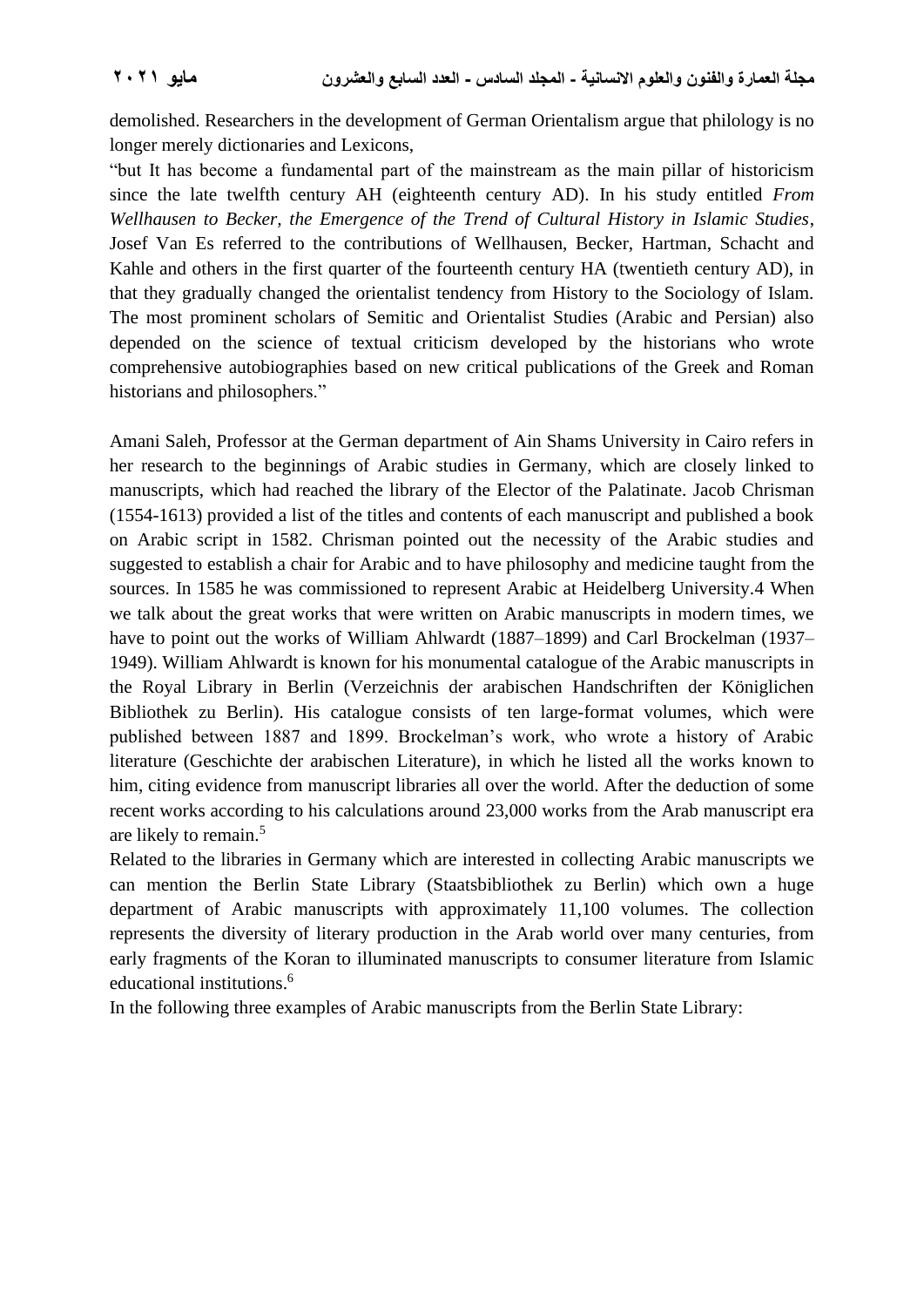$\frac{1}{2}$ يو مختلط اسوم وسيرامل ميز وي واحدملية درهب ودارمناعا وبربخ وسهفه وإبدودي دده ويؤجد متهوالدراج وفنانا ورهب بغضه هذرالأ دوية مستوفدة منه اله ابندوند عليه الأدوبووي وبروه بعوارت وسعونا فعود ادواج آلبوا وسعر ويعصوا الطعام ويزيدو بوند بغيل تعتوه اسانوو دائقا عليلة وو بامال تاربووب ما ح هنگ استان وسعام اندومنا تخمية تزويب معاء كاواحد كنزوكم ديليزي زه عدما يضع هذه الأدوية مسحوقة منتولة ومدد الملادي

**pharmacy book of Sabur Ibn-Sahl, Anfang 10. Jh. (Ms. or. oct. 1839)**



**History of King Jaliad and his Vizier Schimas, Egypt, 16. /17. Century (Ms. or. Fol. 2564)**



**Abbasid Quran Commentary, Iraq, Copy in 1203 (Lindbergh 822)**

In the midst of all these advantages and disadvantages that surrounded the science of Orientalism in Western countries, a new term emerged holding a new, positive Western approach to Islamic affairs at the academic level, namely 'Islamic and Arabic Studies.' The term was used as the title for a number of institutes concerned with the study of Islamic sciences and the Arabic language. This led some to ask if there was a new Orientalism in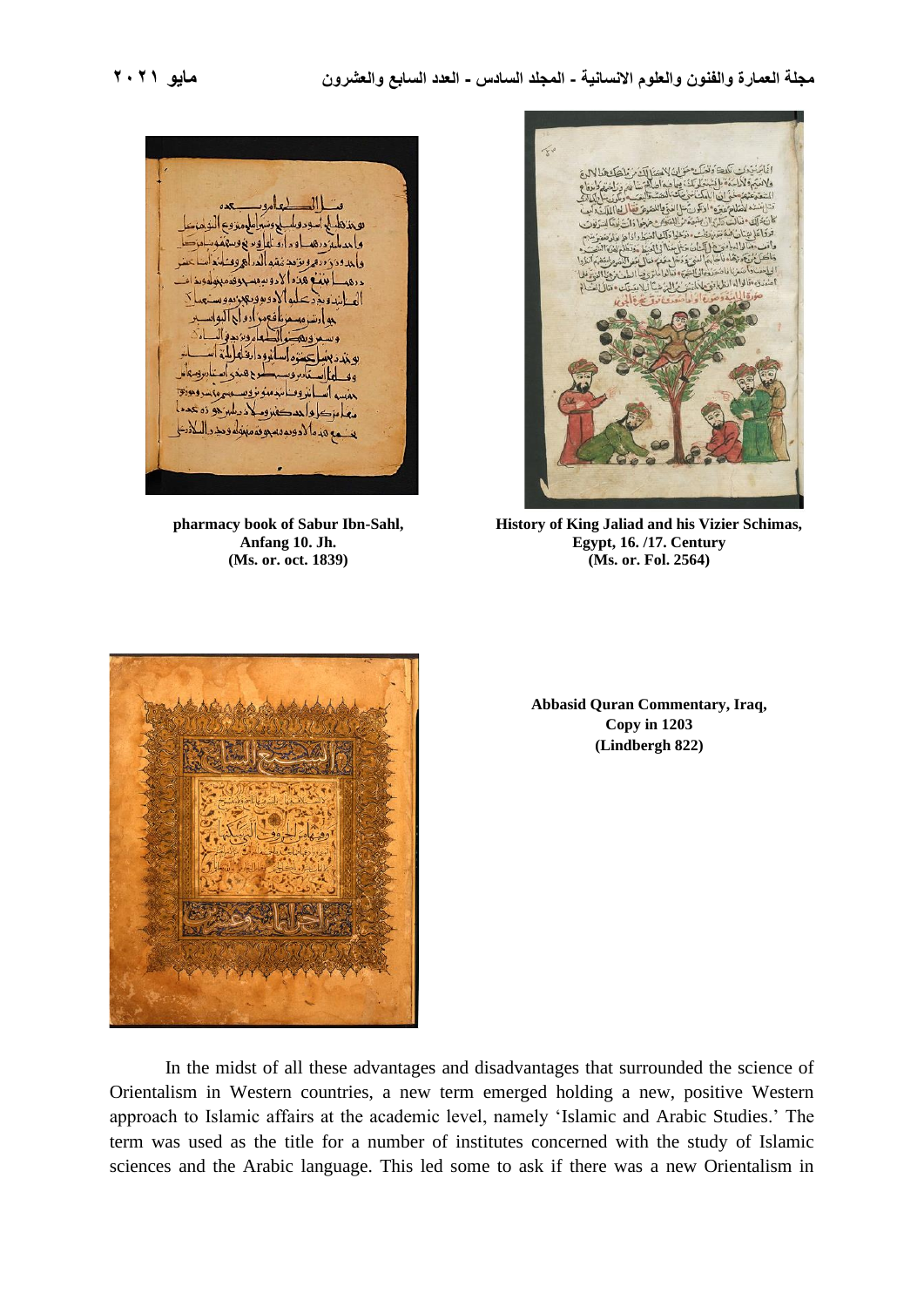Germany. Some argued that Orientalism in its violent form does not exist in Germany: "Researchers are pursuing their studies in universities and institutes known as Islamic studies, which publish many magazines and bulletins dealing with these studies. Today the number of those Researchers reach 150 approximately."<sup>7</sup>

This important historical development related to the new term 'Islamic and Arabic Studies' reflects two things: Firstly, the specialization in the study of Islam as a religion, and not merely the East as a major civilization, as well as the interest in the Arabic language as an indispensable tool in the study of this religion (Islam), which considers the Holy Koran as its core and centre. Secondly, the development of teaching and research in academic institutions, which went directly to specialized Islamic sciences such as Islamic Law, Hadith and even philosophies of these sciences such as the principles of jurisprudence, the history of legislation and the terminology of Hadith. It is noteworthy that many professors who teach at Islamic and Arabic Studies institutes in Germany do not like — or rather refuse — to be called 'Orientalists,' indicating that what they teach is different from what Orientalism once was. Here is the logical question: What is the difference between 'Orientalism' and Islamic and Arabic Studies in the German context? More precisely: What is the difference between the teaching content and research orientation in the Orientalist institutes currently in Germany, such as the Orientalism Department in Freiburg and Cologne, and the content of the syllabuses and the perspectives of research in other Islamic and Arabic institutions present in many universities, such as the institute located in Münster? No matter what the differences are, the relevant part is that this development can be considered to be a great enrichment in the relationship between the rich East that embraces the Islamic religion and its Arabic language, and the West with its desire to learn of this religion more deeply.

This enrichment is manifested in the wide variety of subjects that have become available to the students who wish to study Islam, after having the opportunity for studying more specialized content in the institutes of Islamic Studies such as principles of jurisprudence and Hadith and Islamic Law. For example, Professor Schöller was appointed as a 'Chair Professor' for the subject of Hadith in Münster, which therefore granted students an opportunity that wasn't available before to study the subject. On the other hand, Professor Johanna Pink, for example, on the Orientalist side, is interested in the interpretations of the Quran issued in Southeast Asia and held a number of agreements with universities in Indonesia and Malaysia and also with Al-Azhar University in Egypt.

### **The Study of Islamic Theology in Germany**

The third and final development of the relationship between Islam and the West in the new millennium on the level of academic studies and research happened in 2010, when the German government announced the establishment of five institutes of Islamic Studies or socalled 'Islamic Theology Studies,'<sup>8</sup> thereby adding further depth to the richness I referred to previously. The term "theology" is originally a Christian Expression which is used in the academical scientific context and related to the catholic, evangelic or orthodox biblical Studies. There are many Christian faculties in Europe, which are called the theological faculties. The Arabic translation of the term sounds "*lahût* الهوت "and wasn't used in the Islamic scientific context. The equivalent colleges in Arab Islamic regions are called the Fundamentals of Religion Colleges. In Germany they were given the western, Christian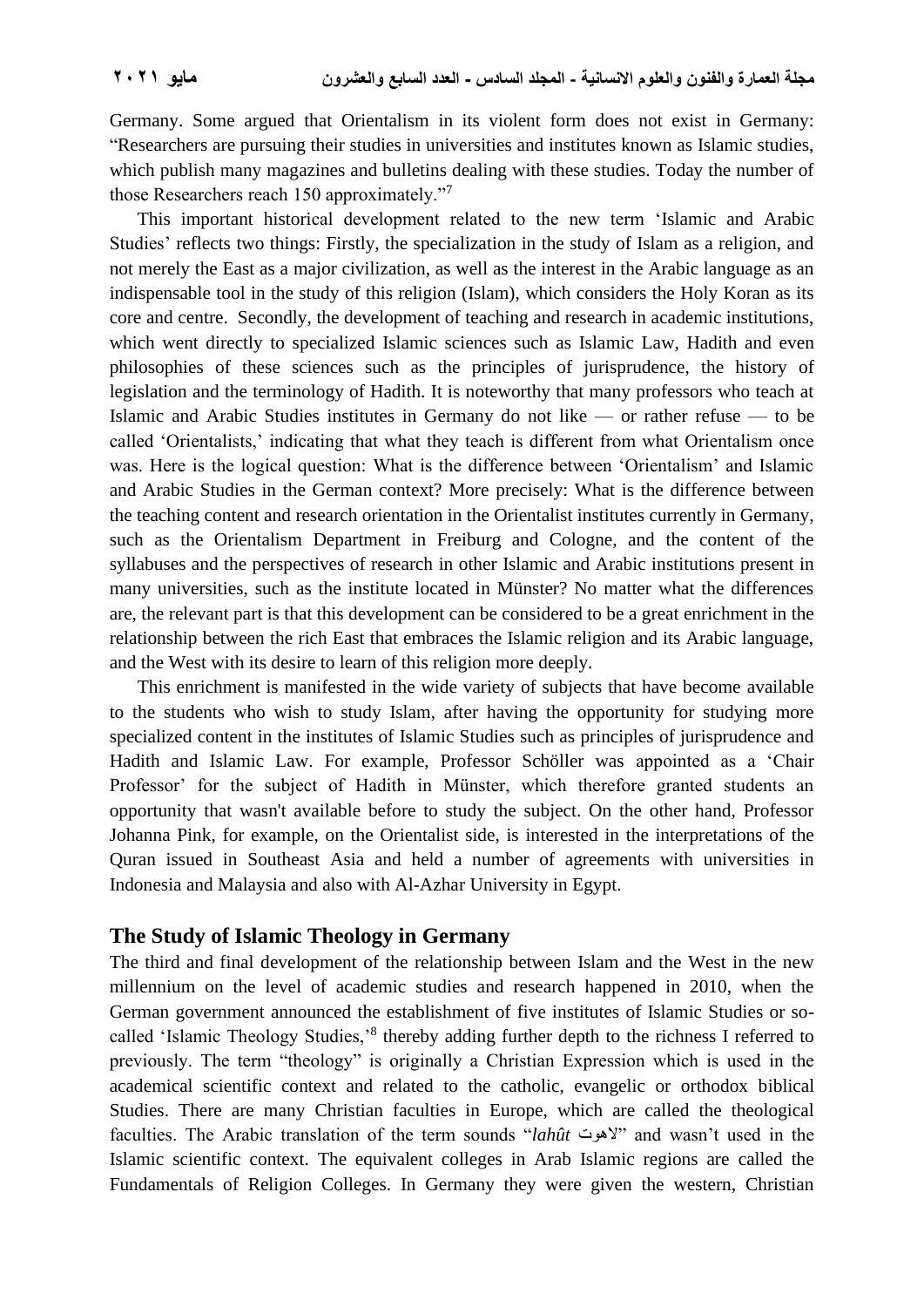cultural title: theological institutes. They are confession-oriented teaching facilities where the teacher or lecturer as well as the students must be Muslim.

The professors working in the old institutes of Islamic and Arabic Studies asked about the feasibility of this decision and repeated the question asked by Orientalists in the past about the difference between the content provided by the old institutes and the new theological institutes, especially after the presence of three types of institutions dealing with the study of Islam and its sciences.

The aim of establishing these theological institutes was for German Muslim professors to train Muslim scholars, in order to counter the recruitment of teachers and imams from abroad who are not fluent in German language and are not sufficiently familiar with German culture, history and heritage. About that the German federal ministry of education and research (BMBF) published on its official Website, that "The aim is to train Islamic religion teachers for confession-oriented school lessons and to enable science-based studies of religious scholars in the state university system in German."<sup>9</sup> But the second question posed by scholars of Islamic studies was the extent to which research studies offered by theological institutes would be characterized by a rigorous scientific methodology, especially the research methods that many Muslims have reserved to apply to their sacred texts, such as the historical monetary approach.

The debate and controversy in the German scientific community led to a 2012 conference inaugurated by a number of ministers and attended by a large number of professors of Islamic Studies and Theology to discuss "The Relationship of Islamic Studies with Islamic Theology**"**  (Das Verhältnis zwischen Islamwissenschaft und islamischer Theologie). In her speech, Gudrun Krämer asked a clear question: Does the study of Islamic theology offer us something that Islamic studies does not? (Was leistet die islamische Theologie, was die Islamwissenschaft nicht leistet?).<sup>10</sup> What is new is that the institutes of Islamic Theology have become obligated to adopt programs to graduate imams of mosques, and teachers of Islamic religion in schools, as did the institute of Münster. These programs were not offered by either Oriental or Islamic Studies Institutes. It is also good that the Institutes of Islamic Theology present a contemporary theological vision of the Islamic religion which has received a great resonance in the German intellectual circles, which was reflected in a large number of the publications issued by these institutes.

I would like to emphasize that there is a strong and deep relationship between Islam and the West at the academic level, accompanied by events that push for further development not only at the level of establishment of new institutes and renewal of curricula, but there are modern events affecting this academic relationship such as extremism, hatred speech, the issue of integration, the niqab, mixed swimming lessons in the schools where Muslims learn. All these subjects imposed themselves on the scientific research arena in all institutes dealing with the study of Islamic affairs. These institutes that no longer focuses the Orientalism, which studies the Far East, but raise the banner of Islamic Theology which deals with the Islamic religion in Europe. At the level of dealing with Islamic sciences, the distance between East and West has shrunk.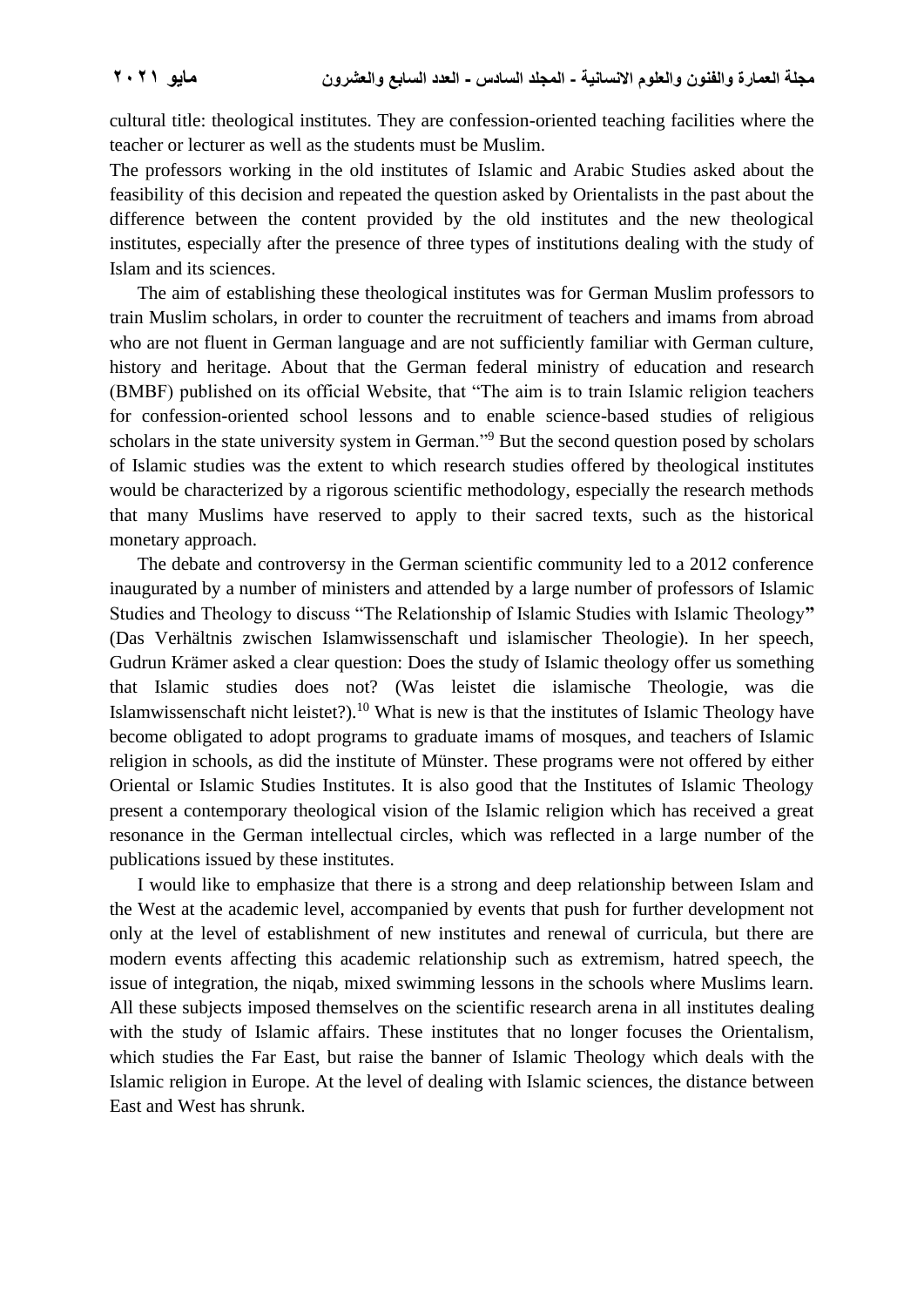## **Conclusions**

1. Academic studies and research have been one of the most important factors affecting the relationship between East and West since the sixteenth century.

2. Orientalist Studies carried out by the West aimed primarily at serving political colonialism and religious proselytizing.

3. German Orientalism was largely neutral compared to other European countries such as France and England.

4. German Orientalism was interested in the sciences of the Arabic language, the editing of Islamic historical manuscripts, and the history of the Koran, leaving a great heritage which signifies a scientific bridge between East and West.

5. German universities established institutes of Islamic and Arabic Studies that specialized in the study of the sciences of Islamic religion in order to critique historical religious texts and pay attention to the interpretation of the Koran.

6. A number of German professors working in Islamic and Arabic Studies institutes refused to be described as 'Orientalists,' indicating that they distanced themselves from the negative connotations of the term.

7. The establishment of Islamic theological institutes in Germany, in which only Muslim professors and Muslim students teach and study, indicates a very positive development in the history of the relationship between East and West concerning of Islamic and Arabic studies.

## **References**

- Abdullah, R.A., *German Orientalists and their efforts towards Arab-Islamic manuscripts*, Journal of the Arts of Mesopotamia, Mosul University, 2013.

- Al-Dhafiri, T. B. M., *Al-istishraq `ind Edward Said "Orientalism at Edward Said"*, Jeddah, Al-Taasîl Centre for Studies and Research, 2015.

- Al-Matwari, M. S., *German Orientalism and its Role in Oriental Studies*, Research published in the Journal of Orientalist Studies, Third Issue, Iraq, Ministry of Tourism and Antiquities, 2015.

- Bart, R., *Arabic and Islamic Studies in German Universities*, translated by Mustafa Maher, Cairo, National Centre for Translation, 2011.

- Bundesministerium für Bildung und Forschung (German ministry of education and research), *Islamische Theologie*: in: [https://www.bmbf.de/de/islamische-theologie-367.html](about:blank)

- Khorchide, M. and Schöller, M., *Das Verhältnis zwischen Islamwissenschaft und islamischer Theologie*, Münster, agenda Verlag, 2012.

- Rawabit- Centre for Research and Strategic Studies, *Colonial Orientalism and Contemporary. Was the German model different*? in: [https://rawabetcenter.com/archives/99922.](about:blank)

- Saleh, Amani Kamal, Deutsche Orientalistik und Interkulturalität - Sigrid Hunkes Beitrag zur Rezeption der arabischen Kulturerbe im deutschsprachigen Raum, Philology 66 June 2016, **P.** 236, in:

[https://alsun.journals.ekb.eg/article\\_26888\\_1298162f4a0e664727cc7a1e5474d45b.pdf.](about:blank)

- Seidensticker Tilman, Arabische Manuskriptkultur, in: [https://www.manuscript](about:blank)[cultures.uni-hamburg.de/MC/articles/mc4\\_Seidensticker.pdf](about:blank)